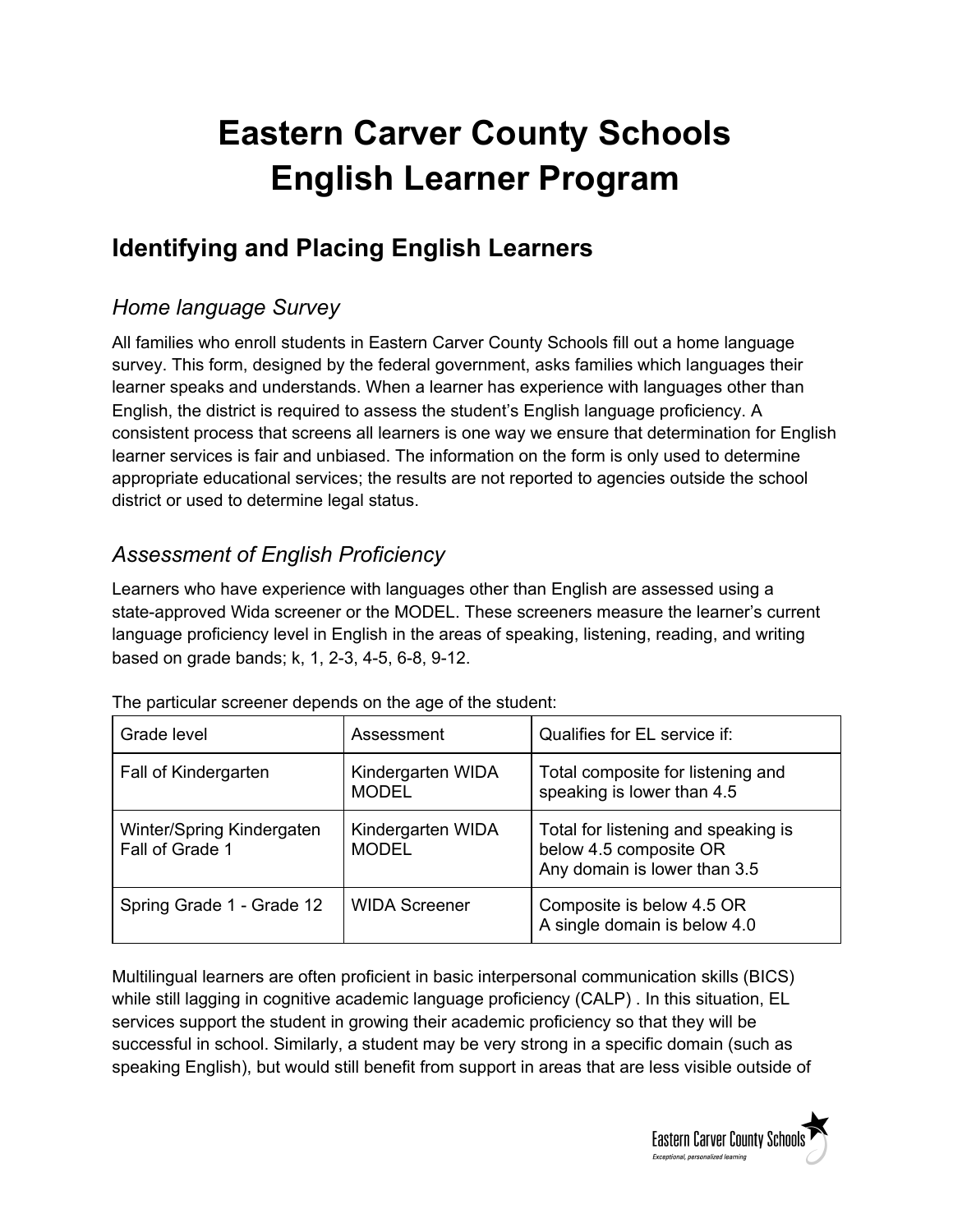school, such as writing. For this reason, Eastern Carver County Schools strongly recommends EL services for any student who qualifies following the criteria above.

### *Placing Learners at Proficiency Levels*

Based on the results of their assessment, learners are placed according to their current proficiency level as defined by the WIDA consortium (outlined in graphic below). The placement level determines the scope and type of service they receive (outlined later in this document, in the "Scope and Amount of Service" section). Proficiency levels are reviewed and adjusted annually; in addition, teachers differentiate and according to growth during the year.

#### **Performance Definitions for the Levels of English Language Proficiency in Grades K-12**

At the given level of English language proficiency, English language learners will process, understand, produce, or use:

| <b>Reaching</b>       | · specialized or technical language reflective of the content areas at grade level<br>• a variety of sentence lengths of varying linguistic complexity in extended oral or written discourse as required by the specified grade level<br>• oral or written communication in English comparable to English-proficient peers                                                                                                                                                                               |
|-----------------------|----------------------------------------------------------------------------------------------------------------------------------------------------------------------------------------------------------------------------------------------------------------------------------------------------------------------------------------------------------------------------------------------------------------------------------------------------------------------------------------------------------|
| <b>Bridging</b>       | • specialized or technical language of the content areas<br>• a variety of sentence lengths of varying linguistic complexity in extended oral or written discourse, including stories, essays, or reports<br>• oral or written language approaching comparability to that of English-proficient peers when presented with grade-level material                                                                                                                                                           |
| <b>Expanding</b>      | • specific and some technical language of the content areas<br>• a variety of sentence lengths of varying linguistic complexity in oral discourse or multiple, related sentences, or paragraphs<br>• oral or written language with minimal phonological, syntactic, or semantic errors that do not impede the overall meaning of the<br>communication when presented with oral or written connected discourse with sensory, graphic, or interactive support                                              |
| <b>Developing</b>     | • general and some specific language of the content areas<br>• expanded sentences in oral interaction or written paragraphs<br>• oral or written language with phonological, syntactic, or semantic errors that may impede the communication, but retain much of its<br>meaning, when presented with oral or written, narrative, or expository descriptions with sensory, graphic, or interactive support                                                                                                |
| っ<br><b>Beginning</b> | • general language related to the content areas<br>· phrases or short sentences<br>• oral or written language with phonological, syntactic, or semantic errors that often impede the meaning of the communication when<br>presented with one- to multiple-step commands, directions, questions, or a series of statements with sensory, graphic, or interactive support                                                                                                                                  |
| <b>Entering</b>       | • pictorial or graphic representation of the language of the content areas<br>• words, phrases, or chunks of language when presented with one-step commands, directions, WH-, choice, or yes/no questions, or statements<br>with sensory, graphic, or interactive support<br>· oral language with phonological, syntactic, or semantic errors that often impede meaning when presented with basic oral commands, direct<br>questions, or simple statements with sensory, graphic, or interactive support |

# *Parent Notification and Right of Refusal*

Each fall, families of learners who qualify for EL services will receive written notification from Eastern Carver County Schools via US Mail.

Parents or guardians have the right to refuse services for their child. Eastern Carver County Schools is required to have documentation in writing of this refusal, and has created the "Parent Opt-Out Form" for parents or guardians to complete annually. Refusing services does not exempt a learner from the annual statewide test of proficiency, the WIDA Access. Parents or guardians will need to fill out the test refusal form as well to exempt their learner from testing.

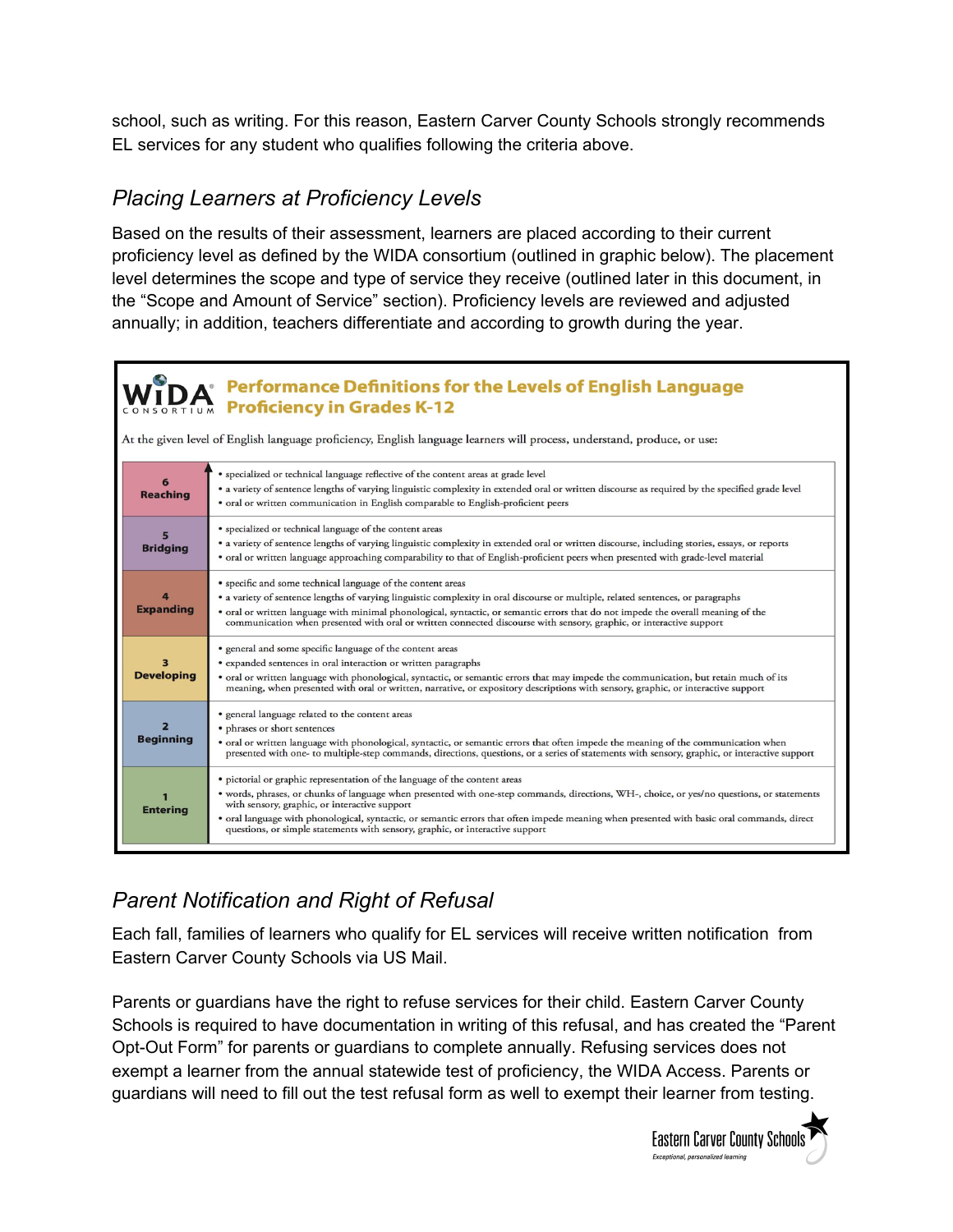# **Language Instruction Educational Program**

Eastern Carver County Schools relies on current research to design and deliver EL services to qualifying learners. English Language instruction is delivered within the context of grade-level content and standards, and multilingual learners spend as much of their school day as possible with their grade-level peers. In addition, the services are scheduled in and provided in such a way to ensure that qualifying learners are still able to access all services and programs as their non-qualifying peers. This includes extra curricular activities, as well as specialized education and gifted services (for those who qualify).

This section describes the instructional models used across the district and the expected amount of service a learner can expect.

| Co-Taught<br>courses              | Grades<br>$K-12$   | EL teachers are paired with mainstream teachers. The<br>teachers plan and deliver lessons together; typically the<br>mainstream teacher is the expert on the content area, while<br>the EL teacher helps to embed language instruction.<br>Teachers share the instructional load during class time, and<br>partner to differentiate learning for all students in the class.                                                                                                        |
|-----------------------------------|--------------------|------------------------------------------------------------------------------------------------------------------------------------------------------------------------------------------------------------------------------------------------------------------------------------------------------------------------------------------------------------------------------------------------------------------------------------------------------------------------------------|
| <b>Small Group</b><br>Instruction | Grades K-5         | EL teachers meet with small groups of qualifying students<br>at the same grade level and similar proficiency levels.<br>Lessons are delivered which are aligned to content-area<br>standards at the grade level of the student and feature more<br>intense language instruction and scaffolding. EL teachers<br>work with classroom teachers to ensure that learners are<br>able to master the content missed during the pull-out<br>lesson.                                       |
| Sheltered<br>Instruction          | Grades<br>$6 - 12$ | Licensed EL teachers instruct learners in content areas<br>using high levels of scaffolding and direct language support.<br>The curriculum in sheltered courses mirror equivalent<br>mainstream courses, and care is taken to ensure the<br>expectations are equally rigorous so that learners are able<br>to seamlessly enter mainstream courses in later terms.                                                                                                                  |
| Dual Immersion<br>(Spanish)       | Grades<br>$K-10$   | Research demonstrates that instruction and growth in a<br>learner's first language facilitates their acquisition of a<br>second. The Dual Immersion program includes a minimum<br>of 25% students whose first language is English and 25%<br>whose first language is Spanish. Students develop literacy<br>in both languages alongside native speakers to serve as<br>role models. Spanish speakers who qualify for EL services<br>receive service in addition to this curriculum. |

#### *Models*

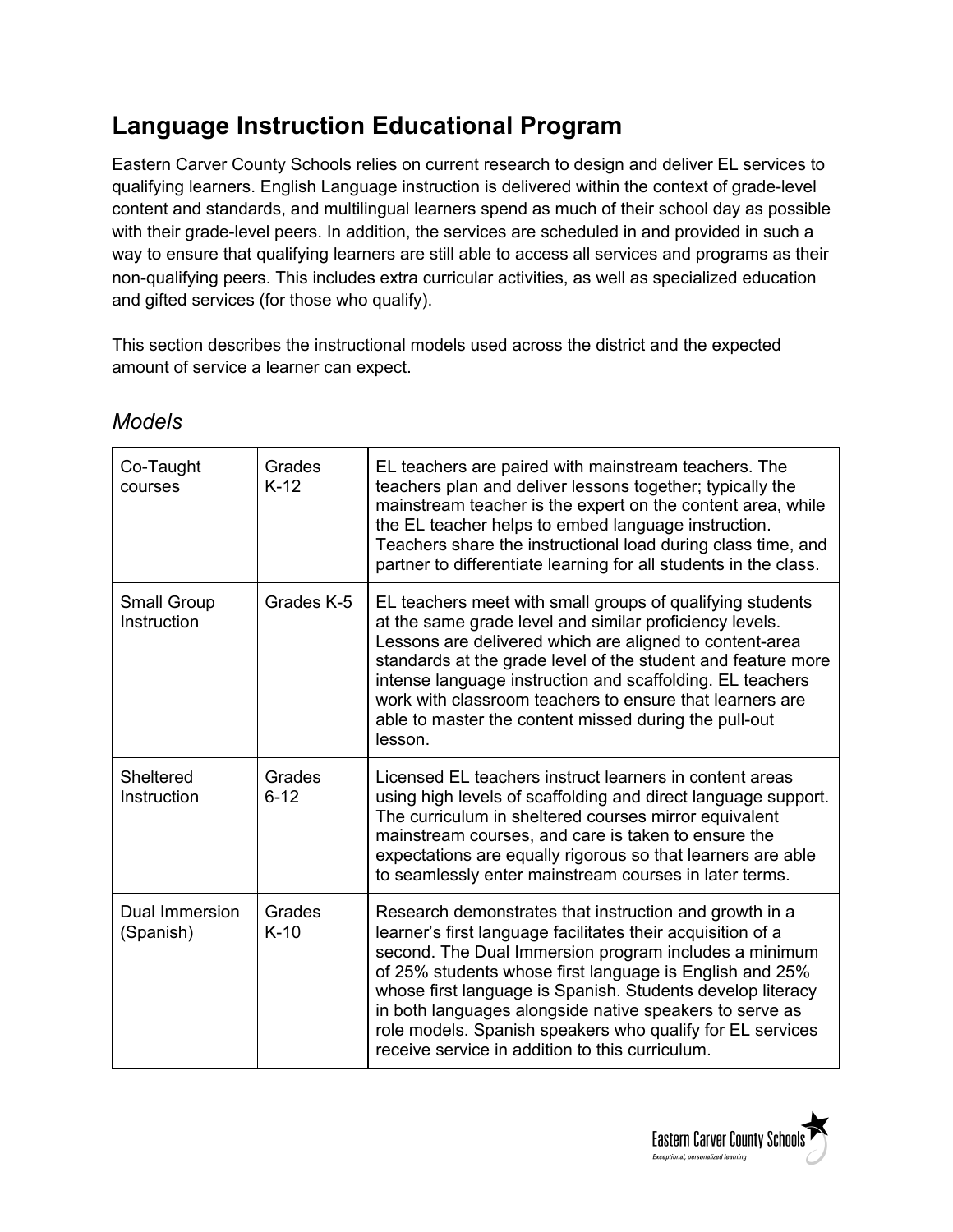# *Scope and Amount of Service*

A student is considered to be receiving EL services when they are receiving instruction from a licensed EL teacher that is aligned to their proficiency level and academic strengths.

| Grades   | <b>Direct Service Models</b>   | WIDA level 1            | WIDA levels 2-3         | <b>WIDA</b> level 4            |
|----------|--------------------------------|-------------------------|-------------------------|--------------------------------|
| $K-5$    | Co-Taught courses              | 225-400<br>minutes/week | 150-300<br>minutes/week | 150-225<br>minutes/week        |
|          | <b>Small Group Instruction</b> |                         |                         |                                |
| $6 - 12$ | Co-taught courses              | 2-3 class periods       | 1-2 class periods       | 1 period with an<br>EL teacher |
|          | Sheltered Instruction          |                         |                         |                                |

#### *Ongoing Assessment*

Following their initial placement, learners are formally reassessed annually using the WIDA ACCESS. The results of this assessment are used to evaluate the EL program and determine appropriate service for the learner. Student placement and corresponding amount of service is determined in the subsequent year using the results. The assessment also determines when a learner no longer needs EL services. More information on exiting the program is in the final section of this document.

Parents or guardians have the right to refuse to have their student assessed. Eastern Carver County Schools is required to have written documentation of this refusal. Families who have refused EL Services are not automatically exempted from the WIDA ACCESS assessment, and must also submit their refusal in writing using the test refusal form found on the district website.

# **Program Exit**

Once a learner has achieved a level of English proficiency comparable to their grade-level peers, they are exited from the EL program. Exiting is determined by student performance on the WIDA ACCESS assessment given annually. A student is exited when their composite score is greater than 4.5 and their score on at least three of the four domains is 3.5 or greater.

# *Ongoing Monitoring*

After exit, learners who received services are monitored for two years to ensure they do not have a persistent language need that is impacting their school achievement. School leaders and EL teachers review academic performance for exited students twice a year during this period. If a student's academic growth has slowed upon exit (as measured by achievement tests and/or report card grades), the EL teacher will work to determine if a language need is at the root of the drop, and work with mainstream teachers to implement strategies to support the learner.